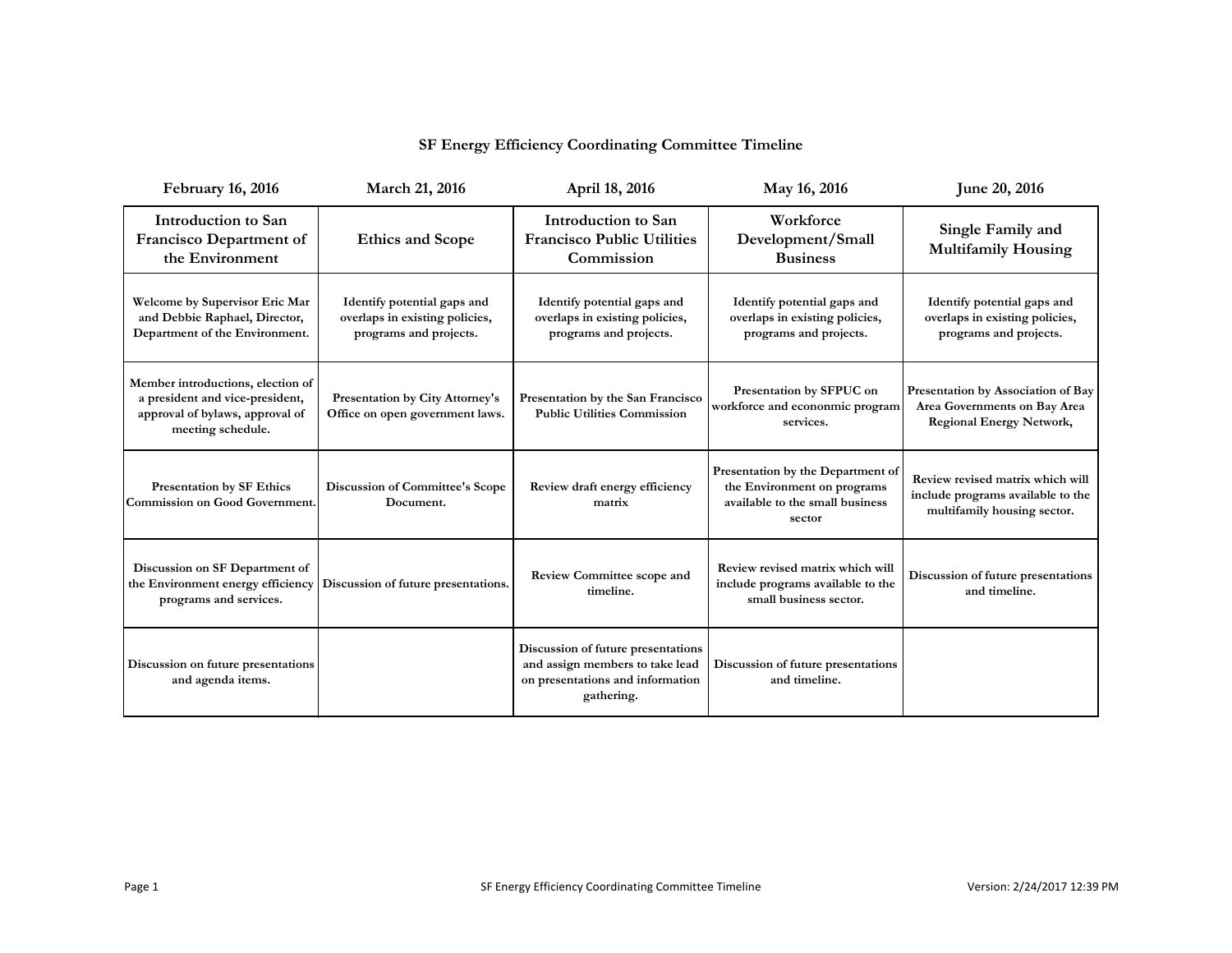| <b>July 18, 2016</b>                                                                                                                                                            | <b>August 15, 2016</b>   | September 19, 2016                                                                                                                                                              | October 17, 2016                                                                                                           | <b>November 21, 2016</b>                                                                                                   |
|---------------------------------------------------------------------------------------------------------------------------------------------------------------------------------|--------------------------|---------------------------------------------------------------------------------------------------------------------------------------------------------------------------------|----------------------------------------------------------------------------------------------------------------------------|----------------------------------------------------------------------------------------------------------------------------|
| <b>Energy Data/Low Income</b><br>Programs                                                                                                                                       | <b>Meeting Cancelled</b> | <b>Community Choice</b><br><b>Aggregate Programs</b>                                                                                                                            | <b>Review of Draft</b><br><b>Recommendations</b>                                                                           | <b>Review of Draft</b><br>Recommendations                                                                                  |
| Discuss recommendations and<br>policy standards on how SF should<br>equitably spend energy efficiency<br>monies and align programs with<br>other utility and regional programs. |                          | Discuss recommendations and<br>policy standards on how SF should<br>equitably spend energy efficiency<br>monies and align programs with<br>other utility and regional programs. | Discuss outline of report to the<br><b>Board of Supervisors</b>                                                            | Discuss outline of report to the<br><b>Board of Supervisors</b>                                                            |
| Presentation by SF Department of<br>the Environment on energy data<br>access.                                                                                                   |                          | Presentation by CleanPowerSF and<br>MarinCleanEnergy.                                                                                                                           | Discuss draft findings and<br>recommendations to the Board of<br>Supervisors, the Mayor, City<br>officers and departments. | Discuss draft findings and<br>recommendations to the Board of<br>Supervisors, the Mayor, City<br>officers and departments. |
| Presentation by Pacific Gas and<br>Electric Company.                                                                                                                            |                          | Review revised matrix of San<br>Francisco energy efficiency<br>programs.                                                                                                        | Review revised matrix of San<br>Francisco energy efficiency<br>programs.                                                   | Review revised matrix of San<br>Francisco energy efficiency<br>programs.                                                   |
| Review revised matrix of San<br>Francisco energy efficiency<br>programs.                                                                                                        |                          | Discussion of future presentations<br>and timeline.                                                                                                                             | Discussion of future presentations<br>and timeline.                                                                        | Discussion of future presentations<br>and timeline.                                                                        |
| Discussion of future presentations<br>and timeline.                                                                                                                             |                          |                                                                                                                                                                                 |                                                                                                                            |                                                                                                                            |

## **SF Energy Efficiency Coordinating Committee Timeline**